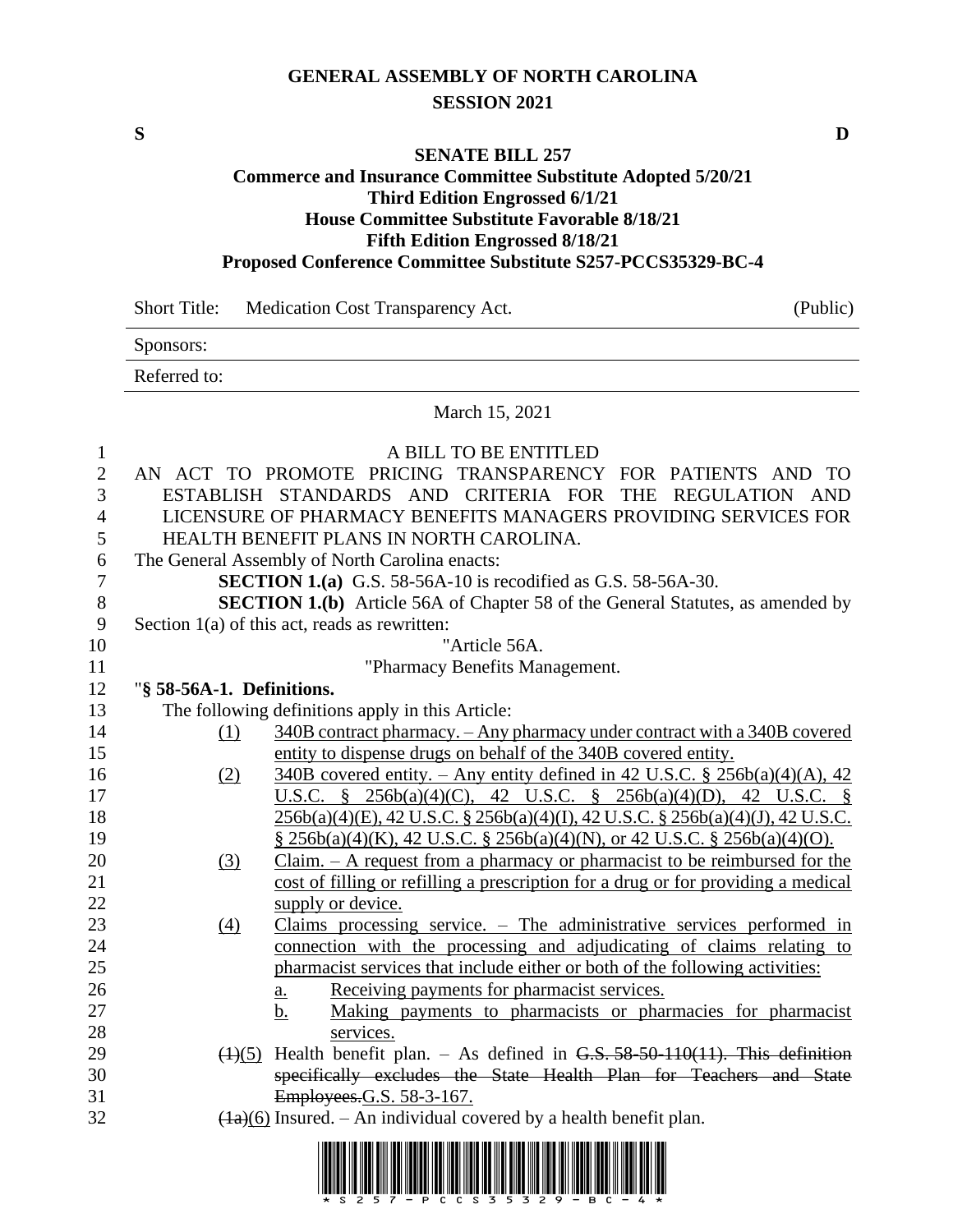|                                | <b>General Assembly Of North Carolina</b><br><b>Session 2021</b>                                                                               |
|--------------------------------|------------------------------------------------------------------------------------------------------------------------------------------------|
| $\left(2\right)\left(7\right)$ | Insurer. – Any entity that provides or offers a health benefit plan. As defined                                                                |
| (8)                            | in G.S. 58-3-167.<br><u>Maximum allowable cost list. <math>-</math> A listing of generic or multiple source drugs</u>                          |
|                                | used by a pharmacy benefits manager to set the maximum allowable cost on                                                                       |
|                                | which reimbursement of a pharmacy is made.                                                                                                     |
| $\left(3\right)\left(9\right)$ | Maximum allowable cost price. $-$ The maximum per unit reimbursement for                                                                       |
|                                | amount that a pharmacy benefits manager will reimburse a pharmacy for the                                                                      |
|                                | cost of generic or multiple source prescription drugs, medical products, or<br>devices.                                                        |
| (10)                           | <u>Out-of-pocket costs. – With respect to the acquisition of a drug, the amount to</u>                                                         |
|                                | be paid by the insured under the plan or coverage, including any cost-sharing,                                                                 |
|                                | copayment, coinsurance, or deductible.                                                                                                         |
|                                | $\frac{3a}{11}$ Pharmacist. – A person licensed to practice pharmacy under Article 4A of                                                       |
|                                | Chapter 90 of the General Statutes.                                                                                                            |
| (12)                           | Pharmacist services. – Products, goods, or services provided as a part of the                                                                  |
|                                | practice of pharmacy.                                                                                                                          |
|                                | $(4)(13)$ Pharmacy. - A pharmacy registered with the North Carolina Board of                                                                   |
|                                | Pharmacy.As defined in G.S. 90-85.3(q).<br>$\left(\frac{5}{14}\right)$ Pharmacy benefits manager. – An entity who contracts with a pharmacy on |
|                                | behalf of an insurer or third-party administrator to administer or manage                                                                      |
|                                | prescription drug benefits-benefits to perform any of the following functions:                                                                 |
|                                | Negotiating rebates with manufacturers for drugs paid for or procured<br>$a_{\cdot}$                                                           |
|                                | as described in this Article.                                                                                                                  |
|                                | Processing claims for prescription drugs or medical supplies or<br><u>b.</u>                                                                   |
|                                | providing retail network management for pharmacies or pharmacists.                                                                             |
|                                | Paying pharmacies or pharmacists for prescription drugs or medical<br>$\underline{c}$ .                                                        |
|                                | supplies.                                                                                                                                      |
| (15)                           | Pharmacy benefits manager affiliate. $-A$ pharmacy or pharmacist that directly                                                                 |
|                                | or indirectly, through one or more intermediaries, owns or controls or is                                                                      |
|                                | owned or controlled by a pharmacy benefits manager.                                                                                            |
| (16)                           | Pharmacy service administrative organization (PSAO). - An organization that                                                                    |
|                                | assists community pharmacies and pharmacy benefits managers or third-party                                                                     |
|                                | payors in achieving administrative efficiencies, including contracting and<br>payment efficiencies.                                            |
|                                | $(6)(17)$ Third-party administrator. $-$ As defined in G.S. 58-56-2.                                                                           |
| "§ 58-56A-2. Licensure.        |                                                                                                                                                |
| (a)                            | A person or organization may not establish or operate as a pharmacy benefits manager                                                           |
|                                | for health benefit plans in this State without obtaining a license from the Commissioner of the                                                |
| Department of Insurance.       |                                                                                                                                                |
| (b)                            | The Commissioner shall develop an application for licensure to operate in this State                                                           |
|                                | as a pharmacy benefits manager and may charge an initial application fee of two thousand dollars                                               |
|                                | $(\$2,000)$ and an annual renewal fee of one thousand five hundred dollars $(\$1,500)$ . The pharmacy                                          |
|                                | benefits manager application form must collect only the following information:                                                                 |
| (1)                            | The name, address, and telephone contact number of the pharmacy benefits                                                                       |
|                                | manager.                                                                                                                                       |
| <u>(2)</u>                     | The name and address of the pharmacy benefits manager's agent for service                                                                      |
|                                | of process in this State.                                                                                                                      |
| (3)                            | The name and address of each person with management or control over the                                                                        |
|                                | pharmacy benefits manager.                                                                                                                     |
| (4)                            | The name and address of each person with a beneficial ownership interest in                                                                    |
|                                | the pharmacy benefits manager.                                                                                                                 |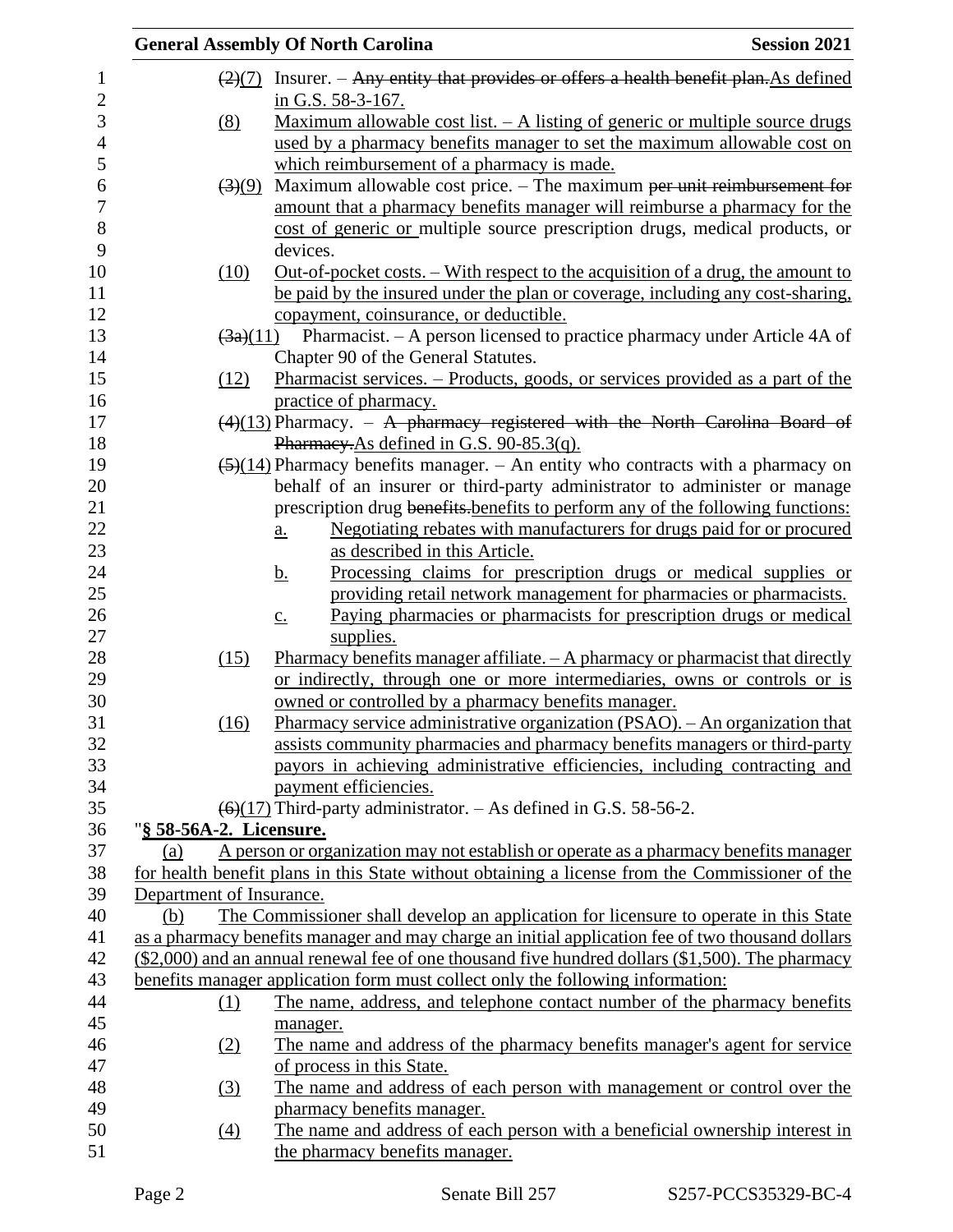|           | <b>General Assembly Of North Carolina</b>                                                             | <b>Session 2021</b> |
|-----------|-------------------------------------------------------------------------------------------------------|---------------------|
| (5)       | Either (i) a signed statement that, to the best of the applicant's knowledge, no                      |                     |
|           | officer with management or control of the pharmacy benefits manager has                               |                     |
|           | been convicted of a felony or has violated any requirement of State or federal                        |                     |
|           | law applicable to pharmacy benefits management or (ii) a description of any                           |                     |
|           | felony or any violation of any requirement of State or federal law applicable                         |                     |
|           | pharmacy benefits management committed by any officer with<br>to                                      |                     |
|           | management or control of the pharmacy benefits manager.                                               |                     |
| (c)       | Unless otherwise provided for in this Article, an applicant or a pharmacy benefits                    |                     |
|           | manager that is licensed to conduct business in the State shall file a notice describing any material |                     |
|           | modification of the information required under this section.                                          |                     |
|           |                                                                                                       |                     |
| (d)       | The Commissioner shall adopt rules establishing the licensing and reporting                           |                     |
|           | requirements of pharmacy benefits managers consistent with the provisions of this Article.            |                     |
|           | "§ 58-56A-3. Consumer protections.                                                                    |                     |
| (a)       | A pharmacy or pharmacist shall have the right to provide an insured information                       |                     |
|           | regarding the amount of the insured's cost share for a prescription drug. Neither a pharmacy nor      |                     |
|           | a pharmacist shall be penalized by a pharmacy benefits manager for discussing any information         |                     |
|           | described in this section or for selling a lower-priced drug to the insured if one is available.      |                     |
| (b)       | A pharmacy benefits manager shall not, through contract, prohibit a pharmacy from                     |                     |
|           | offering and providing direct and limited delivery services to an insured as an ancillary service     |                     |
|           | of the pharmacy, as delineated in the contract between the pharmacy benefits manager and the          |                     |
| pharmacy. |                                                                                                       |                     |
| (b1)      | A pharmacy benefits manager shall not prohibit a pharmacist or pharmacy from                          |                     |
|           | charging a minimal shipping and handling fee to the insured for a mailed or delivered prescription    |                     |
|           | if the pharmacist or pharmacy discloses all of the following to the insured before delivery:          |                     |
| (1)       | The fee will be charged.                                                                              |                     |
| (2)       | The fee may not be reimbursed by the health benefit plan, insurer, or pharmacy                        |                     |
|           | benefits manager.                                                                                     |                     |
| (3)       | The charge is specifically agreed to by the health benefit plan or pharmacy                           |                     |
|           | benefits manager.                                                                                     |                     |
| (c)       | A pharmacy benefits manager shall not charge, or attempt to collect from, an insured                  |                     |
|           | a co-payment copayment that exceeds the total submitted charges by the network pharmacy.              |                     |
| (c1)      | When calculating an insured's contribution to any out-of-pocket maximum,                              |                     |
|           | deductible, copayment, coinsurance, or other applicable cost-sharing requirement, the insurer or      |                     |
|           | pharmacy benefits manager shall include any amounts paid by the insured, or on the insured's          |                     |
|           | behalf, for a prescription that is either:                                                            |                     |
| (1)       | Without an AB-rated generic equivalent.                                                               |                     |
| (2)       | With an AB-rated generic equivalent if the insured has obtained authorization                         |                     |
|           | for the drug through any of the following:                                                            |                     |
|           | Prior authorization from the insurer or pharmacy benefits manager.<br>a.                              |                     |
|           | A step therapy protocol.<br><u>b.</u>                                                                 |                     |
|           | The exception or appeal process of the insurer or pharmacy benefits<br>$\underline{c}$ .              |                     |
|           | manager.                                                                                              |                     |
| (c2)      | For purposes of this section, the term "generic equivalent" means a drug that has an                  |                     |
|           | identical amount of the same active ingredients in the same dosage form; meets applicable             |                     |
|           | standards of strength, quality, and purity according to the United States Pharmacopeia or other       |                     |
|           | nationally recognized compendium; and which, if administered in the same amount, would                |                     |
|           | provide comparable therapeutic effects. The term "generic equivalent" does not include a drug         |                     |
|           | that is listed by the United States Food and Drug Administration as having unresolved                 |                     |
|           | bioequivalence concerns according to the Administration's most recent publication of approved         |                     |
|           | drug products with therapeutic equivalence evaluations.                                               |                     |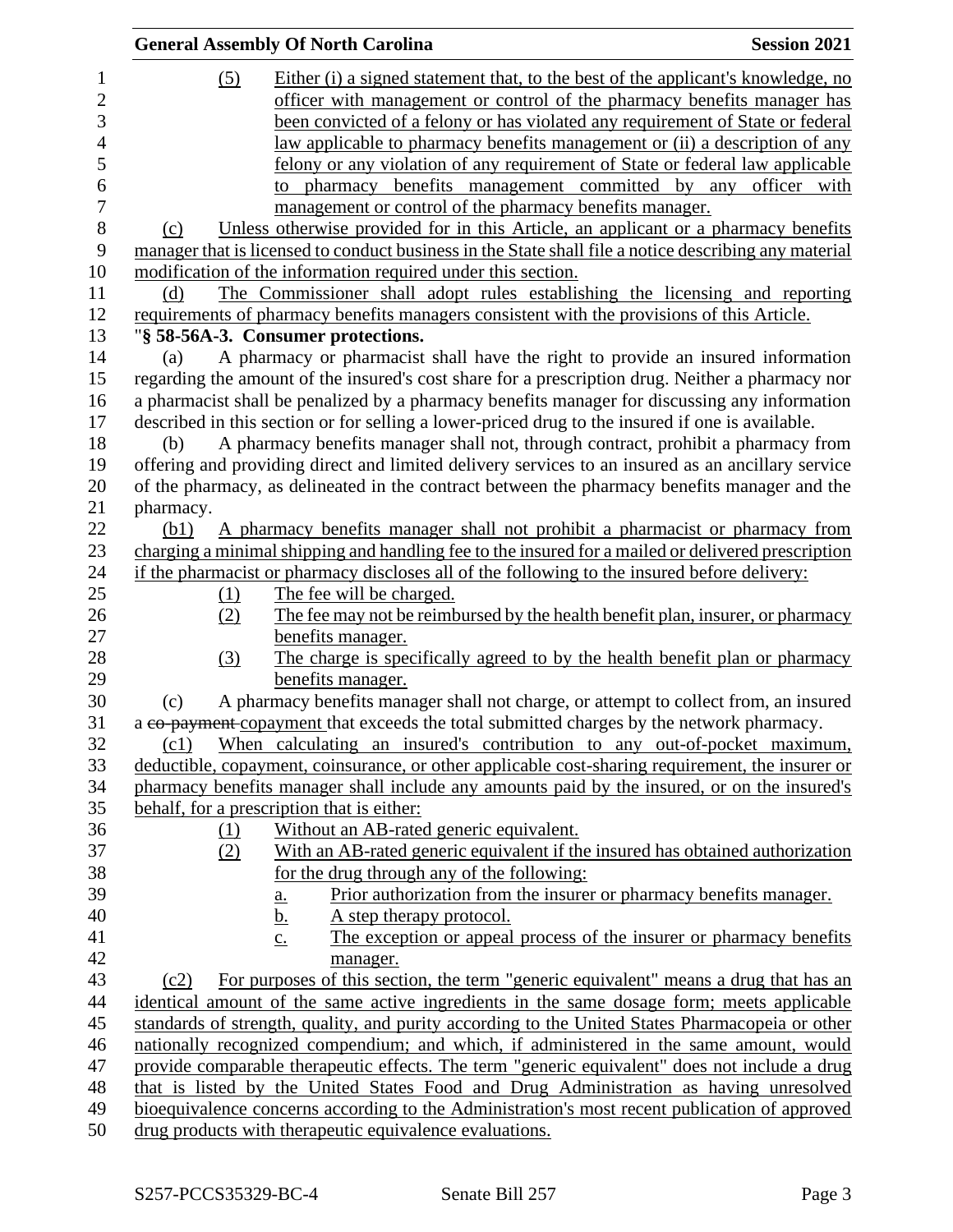|                                     |                                                                                                                                              | <b>General Assembly Of North Carolina</b>                                                                                                                                                                                                                                                           | <b>Session 2021</b> |  |
|-------------------------------------|----------------------------------------------------------------------------------------------------------------------------------------------|-----------------------------------------------------------------------------------------------------------------------------------------------------------------------------------------------------------------------------------------------------------------------------------------------------|---------------------|--|
| $\mathbf{1}$<br>$\overline{2}$<br>3 | (d)<br>(e)                                                                                                                                   | Any contract for the provision of a network to deliver health care services between a<br>pharmacy benefits manager and insurer shall be made available for review by the Department.<br>The Department shall report to the Attorney General any violations of this section or                       |                     |  |
| 4                                   |                                                                                                                                              | G.S. 58-56A-4 in accordance with G.S. 58-2-40(5).                                                                                                                                                                                                                                                   |                     |  |
| 5                                   |                                                                                                                                              | "§ 58-56A-4. Pharmacy and pharmacist protections.                                                                                                                                                                                                                                                   |                     |  |
| 6<br>7                              | (a)                                                                                                                                          | A pharmacy benefits manager may only charge a fee-fees or otherwise hold a<br>pharmacy responsible for a fee relating to the adjudication of a claim if the fee is reported on the                                                                                                                  |                     |  |
| $8\,$<br>9                          |                                                                                                                                              | remittance advice of the adjudicated claim or is set out in contract between the pharmacy benefits<br>manager and the pharmacy. No fee or adjustment for the receipt and processing of a claim, or                                                                                                  |                     |  |
| 10<br>11<br>12                      |                                                                                                                                              | otherwise related to the adjudication of a claim, shall be charged without a justification on the<br>remittance advice or as set out in contract and agreed upon by the pharmacy or pharmacist for<br>each adjustment or fee. This section shall not apply with respect to claims under an employee |                     |  |
| 13                                  |                                                                                                                                              | benefit plan under the Employee Retirement Income Security Act of 1974 or Medicare Part D.                                                                                                                                                                                                          |                     |  |
| 14                                  | (b)                                                                                                                                          | Nothing in this Article shall abridge the right of a pharmacist to refuse to fill or refill                                                                                                                                                                                                         |                     |  |
| 15                                  |                                                                                                                                              | a prescription if the pharmacist believes it would be harmful to the patient or is not in the patient's                                                                                                                                                                                             |                     |  |
| 16                                  |                                                                                                                                              | best interest, or if there is a question to the validity of the prescription.                                                                                                                                                                                                                       |                     |  |
| 17                                  | (c)                                                                                                                                          | A pharmacy or pharmacist shall not be prohibited by a pharmacy benefits manager                                                                                                                                                                                                                     |                     |  |
| 18                                  |                                                                                                                                              | from dispensing any prescription drug, including specialty drugs dispensed by a credentialed and                                                                                                                                                                                                    |                     |  |
| 19                                  |                                                                                                                                              |                                                                                                                                                                                                                                                                                                     |                     |  |
| 20                                  | accredited pharmacy, allowed to be dispensed under a license to practice pharmacy under Article<br>4A of Chapter 90 of the General Statutes. |                                                                                                                                                                                                                                                                                                     |                     |  |
| 21                                  | (d)                                                                                                                                          | A pharmacy benefits manager shall not penalize or retaliate against a pharmacist or                                                                                                                                                                                                                 |                     |  |
| 22                                  |                                                                                                                                              | pharmacy for exercising rights provided under this Article. This subsection does not apply to                                                                                                                                                                                                       |                     |  |
| 23                                  |                                                                                                                                              |                                                                                                                                                                                                                                                                                                     |                     |  |
| 24                                  |                                                                                                                                              | breach of contract between a pharmacy and a pharmacy benefits manager.                                                                                                                                                                                                                              |                     |  |
| 25                                  | (e)                                                                                                                                          | A claim for pharmacist services may not be retroactively denied or reduced after                                                                                                                                                                                                                    |                     |  |
| 26                                  |                                                                                                                                              | adjudication of the claim unless any of the following apply:<br>The original claim was submitted fraudulently.                                                                                                                                                                                      |                     |  |
| 27                                  | <u>(1)</u><br>(2)                                                                                                                            | The original claim payment was incorrect because the pharmacy or pharmacist                                                                                                                                                                                                                         |                     |  |
| 28                                  |                                                                                                                                              | had already been paid for the pharmacist services.                                                                                                                                                                                                                                                  |                     |  |
| 29                                  | (3)                                                                                                                                          | The pharmacist services were not rendered by the pharmacy or pharmacist.                                                                                                                                                                                                                            |                     |  |
| 30                                  | (4)                                                                                                                                          | The adjustments were agreed to by the pharmacy or pharmacist.                                                                                                                                                                                                                                       |                     |  |
| 31                                  | (5)                                                                                                                                          | The adjustments were part of an attempt to limit overpayment recovery efforts                                                                                                                                                                                                                       |                     |  |
| 32                                  |                                                                                                                                              | by a pharmacy benefits manager.                                                                                                                                                                                                                                                                     |                     |  |
| 33                                  | (f)                                                                                                                                          | Nothing in this section shall be construed to limit overpayment recovery efforts by a                                                                                                                                                                                                               |                     |  |
| 34                                  | pharmacy benefits manager.                                                                                                                   |                                                                                                                                                                                                                                                                                                     |                     |  |
| 35                                  |                                                                                                                                              | "§ 58-56A-5. Maximum allowable cost price.                                                                                                                                                                                                                                                          |                     |  |
| 36                                  | (a)                                                                                                                                          | In order to place a prescription drug on the maximum allowable cost price list, the                                                                                                                                                                                                                 |                     |  |
| 37                                  |                                                                                                                                              | drug must be available for purchase by pharmacies in North Carolina from national or regional                                                                                                                                                                                                       |                     |  |
| 38                                  |                                                                                                                                              | wholesalers, must not be obsolete, and must meet one of the following conditions:                                                                                                                                                                                                                   |                     |  |
| 39                                  | (1)                                                                                                                                          | The drug is listed as "A" or "B" rated in the most recent version of the United                                                                                                                                                                                                                     |                     |  |
| 40                                  |                                                                                                                                              | States Food and Drug Administration's Approved Drug Products with                                                                                                                                                                                                                                   |                     |  |
| 41                                  |                                                                                                                                              | Therapeutic Equivalence Evaluations, also known as the Orange Book.                                                                                                                                                                                                                                 |                     |  |
| 42                                  | (2)                                                                                                                                          | The drug has a "NR" or "NA" rating, or a similar rating, by a nationally                                                                                                                                                                                                                            |                     |  |
| 43                                  |                                                                                                                                              | recognized reference.                                                                                                                                                                                                                                                                               |                     |  |
| 44                                  | (b)                                                                                                                                          | A pharmacy benefits manager shall adjust or remove the maximum allowable cost                                                                                                                                                                                                                       |                     |  |
| 45                                  |                                                                                                                                              | price for a prescription drug to remain consistent with changes in the national marketplace for                                                                                                                                                                                                     |                     |  |
| 46                                  |                                                                                                                                              | prescription drugs. A review of the maximum allowable cost prices for removal or modification                                                                                                                                                                                                       |                     |  |
| 47                                  |                                                                                                                                              | shall be completed by the pharmacy benefits manager at least once every seven business days,                                                                                                                                                                                                        |                     |  |
| 48                                  |                                                                                                                                              | and any removal or modification shall occur within seven business days of the review. A                                                                                                                                                                                                             |                     |  |
| 49                                  |                                                                                                                                              | pharmacy benefits manager shall provide a means by which the contracted pharmacies may                                                                                                                                                                                                              |                     |  |
| 50                                  |                                                                                                                                              | promptly review current prices in an electronic, print, or telephonic format within one business                                                                                                                                                                                                    |                     |  |
| 51                                  |                                                                                                                                              | day of the removal or modification.                                                                                                                                                                                                                                                                 |                     |  |
|                                     |                                                                                                                                              |                                                                                                                                                                                                                                                                                                     |                     |  |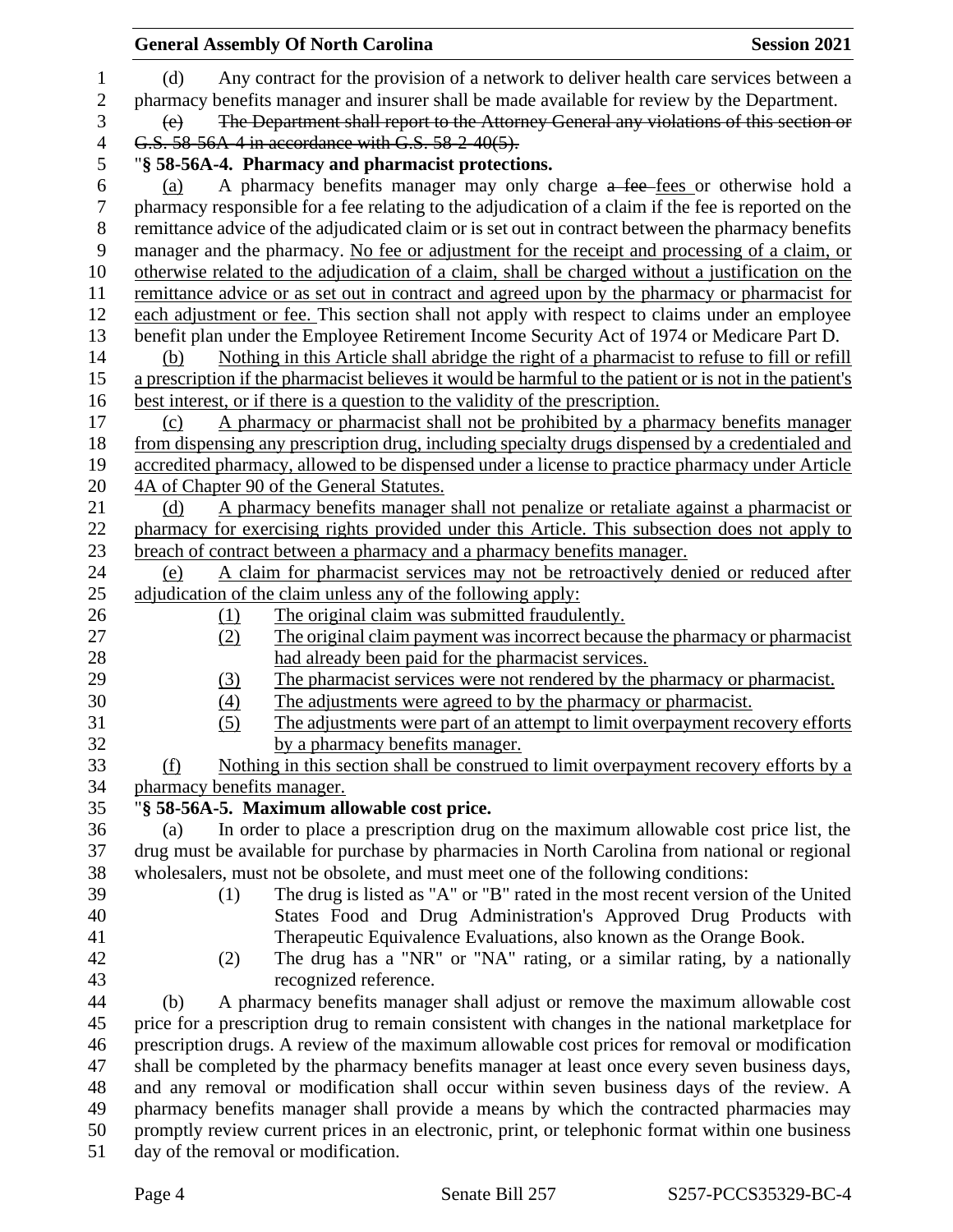|                       |                                              | <b>General Assembly Of North Carolina</b>                                                                                                               | <b>Session 2021</b> |
|-----------------------|----------------------------------------------|---------------------------------------------------------------------------------------------------------------------------------------------------------|---------------------|
| $\mathbf 1$           | (c)                                          | A pharmacy benefits manager shall ensure that dispensing fees are not included in the                                                                   |                     |
| $\overline{c}$        | calculation of maximum allowable cost price. |                                                                                                                                                         |                     |
| 3                     | (d)                                          | A pharmacy benefits manager shall establish an administrative appeals procedure by                                                                      |                     |
| $\overline{4}$        |                                              | which a contracted pharmacy or pharmacist, or a designee, may appeal the provider's                                                                     |                     |
| 5                     |                                              | reimbursement for a prescription drug subject to maximum allowable cost pricing if the amount                                                           |                     |
| $\boldsymbol{6}$      |                                              | of reimbursement for the drug is less than the net amount that the network provider paid to the                                                         |                     |
| $\boldsymbol{7}$<br>8 |                                              | suppliers of the drug. The reasonable administrative appeal procedure must include all of the                                                           |                     |
| 9                     | following:                                   |                                                                                                                                                         |                     |
| 10                    | (1)                                          | A dedicated telephone number and email address or website for the purpose<br>of submitting administrative appeals.                                      |                     |
|                       |                                              | The ability to submit an administrative appeal regarding the pharmacy                                                                                   |                     |
| 11<br>12              | (2)                                          |                                                                                                                                                         |                     |
| 13                    |                                              | benefits plan or program directly to the pharmacy benefits manager or through<br>a pharmacy service administrative organization if the pharmacy service |                     |
| 14                    |                                              | administrative organization has a contract with the pharmacy benefits                                                                                   |                     |
| 15                    |                                              | manager that allows for the submission of appeals.                                                                                                      |                     |
| 16                    |                                              | No less than 10 calendar days after the applicable prescription fill date to file                                                                       |                     |
| 17                    | (3)                                          | an administrative appeal.                                                                                                                               |                     |
| 18                    | (4)                                          | A period of no more than 10 calendar days after receipt of notice of the filing                                                                         |                     |
| 19                    |                                              | of the administrative appeal by the pharmacy benefits manager for a decision                                                                            |                     |
| 20                    |                                              | to be made on the appeal.                                                                                                                               |                     |
| 21                    | (5)                                          | A requirement that if an appeal is upheld, then, within 10 calendar days of the                                                                         |                     |
| 22                    |                                              | decision, the pharmacy benefits manager shall take all of the following                                                                                 |                     |
| 23                    |                                              | actions:                                                                                                                                                |                     |
| 24                    |                                              | Notify the appellant of the decision.<br><u>a.</u>                                                                                                      |                     |
| $25\,$                |                                              | Apply the change in the maximum allowable cost effective as of the<br><u>b.</u>                                                                         |                     |
| 26                    |                                              | date the appeal was resolved and make the change effective for all                                                                                      |                     |
| 27                    |                                              | similarly situated pharmacies or pharmacists, as defined by the payor                                                                                   |                     |
| 28                    |                                              | subject to the Maximum Allowable Cost list.                                                                                                             |                     |
| 29                    |                                              | Permit the appellant to reverse and rebill the claim that was appealed.<br>$\underline{c}$ .                                                            |                     |
| 30                    | (6)                                          | A requirement that if the appeal is denied, then, within 10 calendar days of the                                                                        |                     |
| 31                    |                                              | decision, the pharmacy benefits manager shall notify the appellant of the                                                                               |                     |
| 32                    |                                              | decision and provide all of the following information:                                                                                                  |                     |
| 33                    |                                              | The reason for denial.<br>$\underline{\mathbf{a}}$ .                                                                                                    |                     |
| 34                    |                                              | The National Drug Code number for the prescription drug that is the<br><u>b.</u>                                                                        |                     |
| 35                    |                                              | subject of the appeal.                                                                                                                                  |                     |
| 36                    |                                              | The names of the national or regional pharmaceutical wholesalers<br>$\underline{c}$ .                                                                   |                     |
| 37                    |                                              | operating in the State.                                                                                                                                 |                     |
| 38                    |                                              | "§ 58-56A-15. Pharmacy benefits manager networks.                                                                                                       |                     |
| 39                    | (a)                                          | A pharmacy benefits manager shall not deny the right to any properly licensed                                                                           |                     |
| 40                    |                                              | pharmacist or pharmacy to participate in a retail pharmacy network on the same terms and                                                                |                     |
| 41                    |                                              | conditions of other similarly situated participants in the network.                                                                                     |                     |
| 42                    | (b)                                          | A pharmacist or pharmacy that is a member of a pharmacy service administrative                                                                          |                     |
| 43                    |                                              | organization that enters into a contract with a health benefit plan issuer or a pharmacy benefits                                                       |                     |
| 44                    |                                              | manager on the pharmacy's behalf is entitled to receive from the pharmacy service administrative                                                        |                     |
| 45                    |                                              | organization a copy of the contract provisions applicable to the pharmacy, including each                                                               |                     |
| 46                    |                                              | provision relating to the pharmacy's rights and obligations under the contract.                                                                         |                     |
| 47                    | (c)                                          | Termination of a pharmacy or pharmacist from a pharmacy benefits manager network                                                                        |                     |
| 48                    |                                              | does not release the pharmacy benefits manager from the obligation to make any payment due to                                                           |                     |
| 49                    |                                              | the pharmacy or pharmacist for pharmacist services properly rendered according to the contract.                                                         |                     |
| 50                    |                                              | This subsection does not apply in cases of fraud, waste, and abuse.                                                                                     |                     |
| 51                    |                                              | "§ 58-56A-20. Pharmacy benefits manager affiliate disclosure; sharing of data.                                                                          |                     |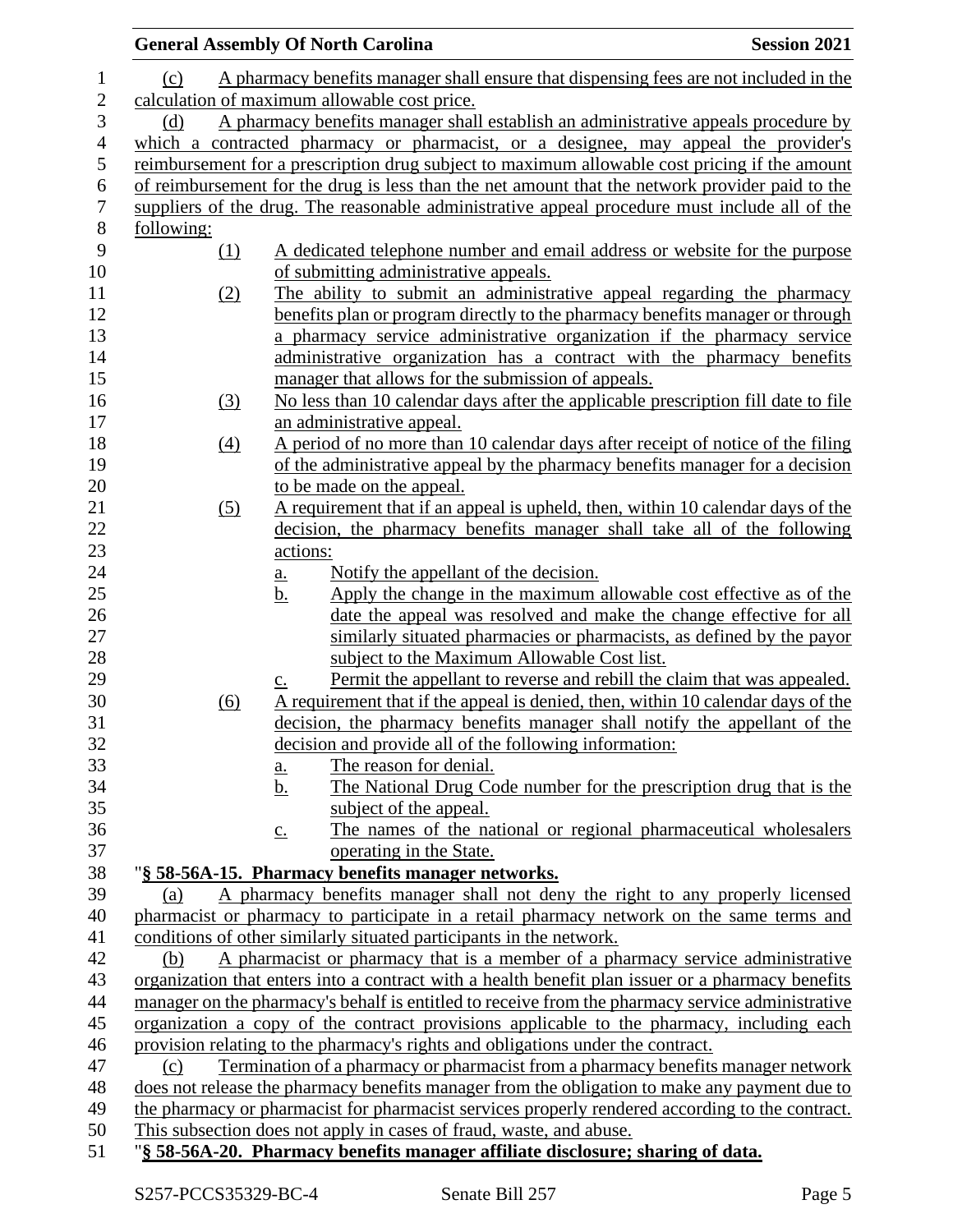## **General Assembly Of North Carolina Session 2021**  A pharmacy benefits manager shall not, in any way that is prohibited by the Health Insurance Portability and Accountability Act of 1996 (HIPAA), transfer or share records relative to prescription information containing patient-identifiable and prescriber-identifiable data to a pharmacy benefits manager affiliate. "**§ 58-56A-21. Claims data provided to health benefit plan.** Upon the request of an insurer offering a health benefit plan that contracts with a pharmacy benefits manager, the pharmacy benefits manager shall provide the insurer with claims data that reflects the total amount the insurer paid to the pharmacy benefits manager under the health benefit plan for a specified outpatient prescription drug, including the ingredient cost and the dispensing fee. The pharmacy benefits manager shall also provide the cost that it paid for the specified outpatient prescription drug, including the ingredient cost and the dispensing fee. "**§ 58-56A-25. Enforcement.** (a) The Commissioner may make an examination of the affairs of any pharmacy benefits manager pursuant to the services that it provides for an insurer or a health benefit plan that are relevant to determining if the pharmacy benefits manager is in compliance with this Article. When making an examination, the Commissioner may retain attorneys, independent actuaries, independent certified public accountants, or other professionals and specialists as examiners. The 18 pharmacy benefits manager shall bear the cost of retaining those persons. (b) Pending, during, and after the examination of any pharmacy benefits manager, the Commissioner shall not make public the information or data acquired, and the information or data acquired during an examination is considered proprietary and confidential and is not a public record under Chapter 132 of the General Statutes. (c) Violations of this Article are subject to the penalties under G.S. 58-56A-30. After notice and hearing, a pharmacy benefits manager may also be subject to revocation of, or a refusal to renew, a license to operate in this State as a result of violations of this Article. "**§ 58-56A-30. Civil Penalties for violations; administrative procedure.** (a) Whenever the Commissioner has reason to believe that a pharmacy benefits manager has violated any of the provisions of this Article with such frequency as to indicate a general business practice, the Commissioner may, after notice and opportunity for a hearing, proceed under the appropriate subsections of this section. (b) If, under subsection (a) of this section, the Commissioner finds a violation of this 32 Article, the Commissioner may order the payment of a monetary penalty as provided in subsection (c) of this section or petition the Superior Court of Wake County for an order directing payment of restitution as provided in subsections (d) and (e) of this section, or both. Each day during which a violation occurs constitutes a separate violation. (c) If the Commissioner orders the payment of a monetary penalty pursuant to subsection (b) of this section, the penalty shall not be less than one hundred dollars (\$100.00) nor more than one thousand dollars (\$1,000) per day for each prescription drug resulting from the pharmacy benefit manager's failure to comply with G.S. 58-56A-5. In determining the amount of the penalty, the Commissioner shall consider the degree and extent of harm caused by the violation, the amount of money that inured to the benefit of the violator as a result of the violation, whether the violation was committed willfully, and the prior record of the violator in complying or failing to comply with laws, rules, or orders applicable to the violator. The clear proceeds of the penalty shall be remitted to the Civil Penalty and Forfeiture Fund in accordance with G.S. 115C-457.2. Payment of the civil penalty under this section shall be in addition to payment of any other penalty for a violation of the criminal laws of this State. (d) Upon petition of the Commissioner to the court pursuant to subsection (b) of this 48 section, the court may order the pharmacy benefits manager who committed a violation specified in subsection (b) of this section under this Article to make restitution in an amount that would

make whole any pharmacist harmed by the violation. The petition may be made at any time and

also in any appeal of the Commissioner's order.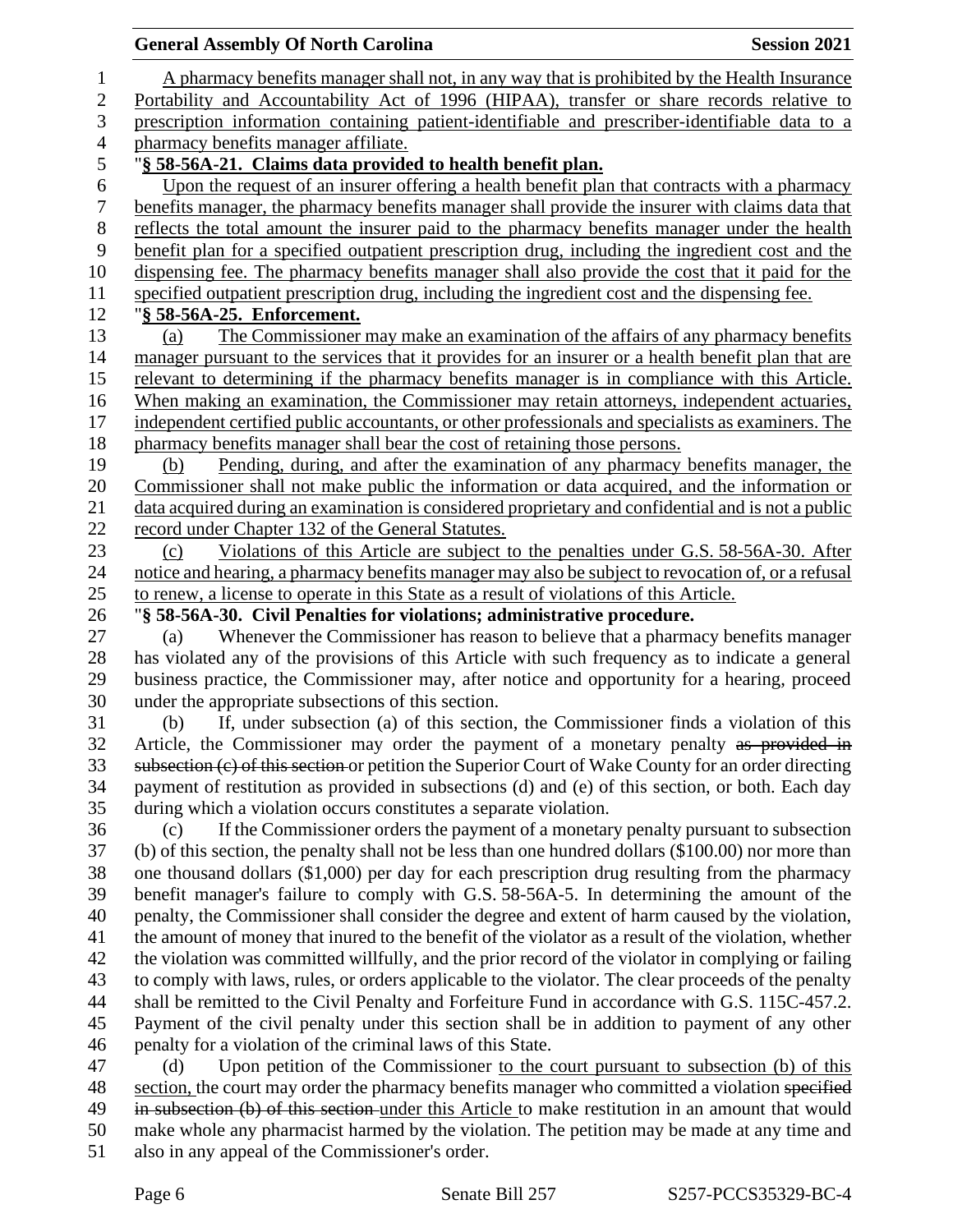|                  | <b>General Assembly Of North Carolina</b> |                                                                                                    | <b>Session 2021</b> |
|------------------|-------------------------------------------|----------------------------------------------------------------------------------------------------|---------------------|
| $\mathbf{1}$     | (e)                                       | Upon petition of the Commissioner to the court pursuant to subsection (b) of this                  |                     |
| $\sqrt{2}$       |                                           | section, the court may order the pharmacy benefits manager who committed a violation specified     |                     |
| 3                |                                           | in subsection (b) of this section under this Article to make restitution to the Department for     |                     |
| $\overline{4}$   |                                           | expenses under subsection (f) of this section, incurred in the investigation, hearing, and any     |                     |
| 5                |                                           | appeals associated with the violation in such amount that would reimburse the agency for the       |                     |
| 6                |                                           | expenses. The petition may be made at any time and also in any appeal of the Commissioner's        |                     |
| $\boldsymbol{7}$ | order.                                    |                                                                                                    |                     |
| $8\,$            | (f)                                       | The Commissioner may contract with consultants and other professionals with                        |                     |
| 9                |                                           | relevant expertise as necessary and appropriate to conduct investigation, hearing, and appeals     |                     |
|                  |                                           |                                                                                                    |                     |
| 10               |                                           | activities as provided in this section. Such-These contracts shall not be subject to G.S. 114-2.3, |                     |
| 11               |                                           | G.S. 147-17, or Articles 3, 3C, and 8 of Chapter 143 of the General Statutes, together with rules  |                     |
| 12               |                                           | and procedures adopted under those Articles concerning procurement, contracting, and contract      |                     |
| 13               | review.                                   |                                                                                                    |                     |
| 14               | (g)                                       | Nothing in this section prevents the Commissioner from negotiating a mutually                      |                     |
| 15               |                                           | acceptable agreement with any pharmacy benefits manager as to any civil penalty or restitution.    |                     |
| 16               | (h)                                       | Unless otherwise specifically provided for, all administrative proceedings under this              |                     |
| 17               |                                           | Article are governed by Chapter 150B of the General Statutes. Appeals of the Commissioner's        |                     |
| 18               |                                           | orders under this section shall be governed by G.S. 58-2-75.                                       |                     |
| 19               | "§ 58-56A-45. Rules.                      |                                                                                                    |                     |
| 20               |                                           | The Commissioner shall adopt rules to implement the provisions of this Article.                    |                     |
| 21               |                                           | "§ 58-56A-50. Contracts with 340B covered entities.                                                |                     |
| 22               | (a)                                       | A contract entered into between a pharmacy benefits manager and a 340B covered                     |                     |
| 23               |                                           | entity's pharmacy or between a pharmacy benefits manager and a 340B contract pharmacy shall        |                     |
| 24               | not do any of the following:              |                                                                                                    |                     |
| 25               | (1)                                       | Restrict access to a pharmacy network or adjust 340B drug reimbursement                            |                     |
| 26               |                                           | rates based on whether a pharmacy dispenses drugs under the 340B drug                              |                     |
| 27               |                                           | discount program.                                                                                  |                     |
| 28               | (2)                                       | Assess any additional, or vary the amount of any, fees, chargebacks, or other                      |                     |
| 29               |                                           | adjustments on the basis of a drug being dispensed under the 340B drug                             |                     |
| 30               |                                           | discount program or a pharmacy's status as a 340B covered entity or a 340B                         |                     |
| 31               |                                           | contract pharmacy. This section does not prevent adjustments to correct errors                     |                     |
| 32               |                                           | or overpayments resulting from an adjudicated claim.                                               |                     |
| 33               | (b)                                       | No pharmacy benefits manager making payments pursuant to a health benefit plan                     |                     |
| 34               |                                           | shall discriminate against a 340B covered entity or a 340B contract pharmacy in a manner that      |                     |
| 35               |                                           | prevents or interferes with an enrollee's choice to receive a prescription drug from an in-network |                     |
| 36               |                                           | 340B covered entity or an in-network 340B contract pharmacy.                                       |                     |
| 37               | (c)                                       | The provisions of G.S. 58-51-37 shall apply to pharmacy benefits managers with                     |                     |
| 38               |                                           | respect to 340B covered entities and 340B contract pharmacies.                                     |                     |
| 39               | (d)                                       | Any provision of a contract entered into between a pharmacy benefits manager and a                 |                     |
| 40               |                                           | 340B covered entity or 340B contract pharmacy that is contrary to this section is unenforceable."  |                     |
| 41               |                                           | <b>SECTION 2.</b> G.S. $58-2-40(5)$ reads as rewritten:                                            |                     |
| 42               | "(5)                                      | Report in detail to the Attorney General any violations of the laws relative to                    |                     |
| 43               |                                           | pharmacy benefits managers, insurance companies, associations, orders and                          |                     |
| 44               |                                           | bureaus or the business of insurance; and the Commissioner may institute civil                     |                     |
| 45               |                                           | actions or criminal prosecutions either by the Attorney General or another                         |                     |
| 46               |                                           | attorney whom the Attorney General may select, for any violation of the                            |                     |
| 47               |                                           | provisions of Articles 1 through 64 of this Chapter."                                              |                     |
| 48               |                                           | <b>SECTION 3.</b> G.S. 58-56-2 reads as rewritten:                                                 |                     |
| 49               | "§ 58-56-2. Definitions.                  |                                                                                                    |                     |
| 50               |                                           | The following definitions apply in this Article:                                                   |                     |
| 51               |                                           |                                                                                                    |                     |